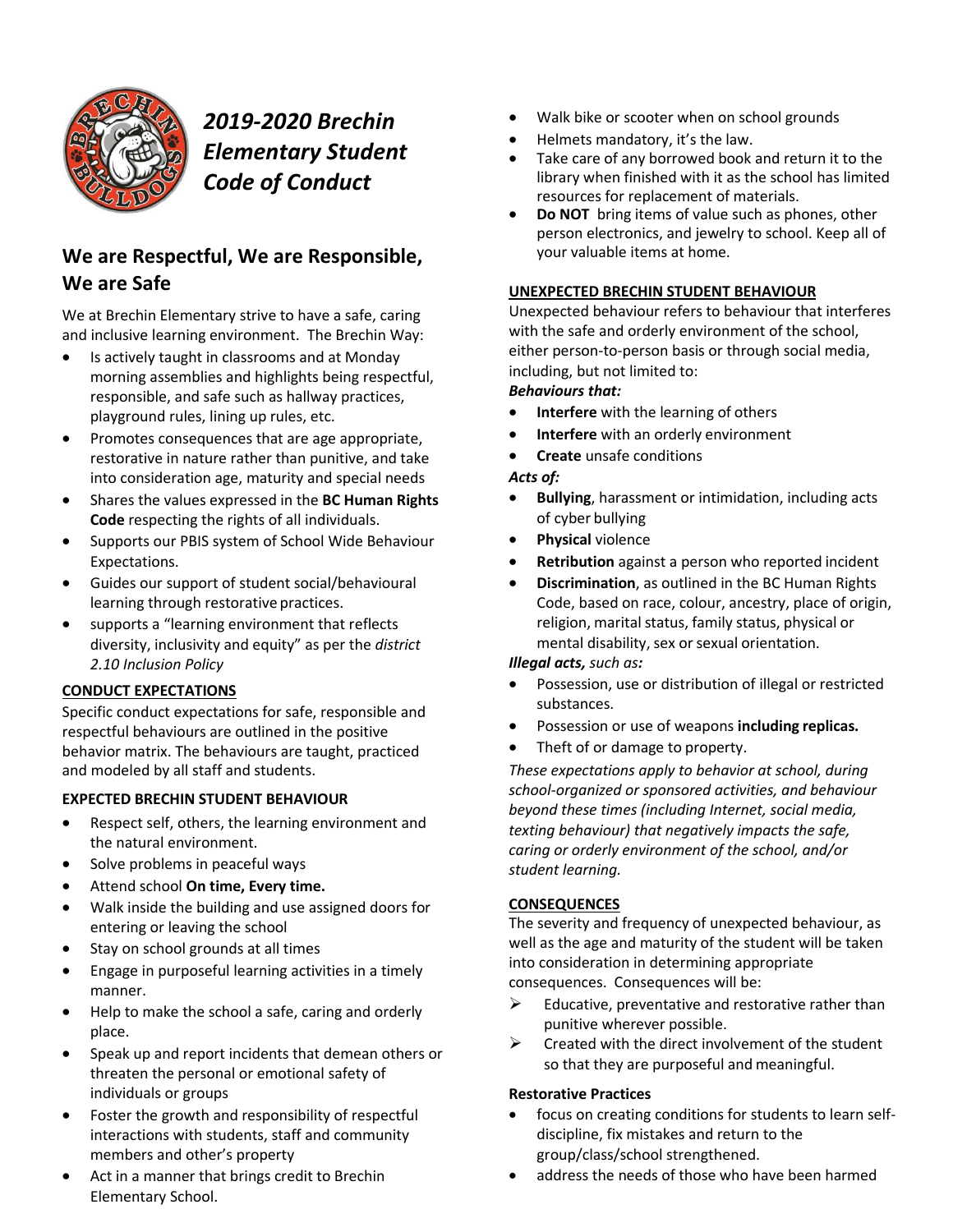- encourage the students, as often as possible, to participate in the development of meaningful, interventions through discussion or mediation to replace, repair or make "good" what has been taken, damaged, destroyed and/or defaced.
- response to the harm is meaningful in addressing the needs of all involved
- help students reclaim their self-esteem through selfevaluation, personal effort and restitution provide opportunities to model leadership
- emphasize the importance of positive relationships in building community and,
- speak to the obligation we all have to each other to move towards wholeness, restoration and belongingness.

Participating in a meaningful consequence and may include:

- a 'do over' opportunity
- "Think" sheets with the principal
- face to face meetings with staff to address the harm done
- group or classroom circles to restore equity, balance and respect
- an act of service to make a positive contribution to the class, school or community
- school/community support to learn and practice problem solving or conflict resolution strategies
- reflective/think process that includes the opportunity to create a plan to restore the harm done
- restorative practices involving families of those harmed and doing the harm

#### **Minor Misbehaviour/Incidents**

*A. Students who make choices that do not follow our behavior expectations of Respectful, Responsible and Safe will:*

Participate in a problem solving discussion with an adult. The student, with support, will describe what behaviour needs to be changed and will be assisted in making a better choice, and fixing the harm or hurt caused by their actions. The student/ staff discussion will be done in a respectful, quiet manner, with the emphasis on reinforcing the use of W.I.T.S. (walk away, ignore the behaviour, talk it out, seek help) to solve the problem.

- *B. If not effective, we use escalating consequences:* The student will participate in a second problem solving discussion. A time out may be given or a privilege may be removed. Again, referral back to what the behaviour expectations for all students will be given to help teach the student how to make better choices.
- *C. If not effective, continued escalating consequences:* The student will have a third problem solving discussion and will be given a more formal consequence – removal from the classroom to a

Triad room or Community Service. Think sheets will be used as well.

#### **Escalating Unexpected Behaviour or Major Incidents**

The following strategies may be used to guide changes in student behaviour when students continue to make choices that are not within our behavior expectations of SAFE, RESPECTFUL and RESPONSIBLE OR if a behaviour impacts the learning and/or safety of others. *First referral – Major offense*:

- 1. A referral form will be filled out by the sending adult.
- 2. A problem solving session will be conducted. Student(s) will identify where they could have made better choices, effects of their behavior on others and self, and what needs to happen to make things right. School privileges may be withdrawn for a period of time.
- 3. The student and/or staff member will phone home and inform parents if needed.
- 4. The referral form will go home for signature and returned.

### *Second referral – Major Offense*

- 1. Repeat steps 1 and 2 above
- 3. The principal will contact the parents and may set up a meeting at school to discuss the matter in person.
- 4. School privileges will be withdrawn for a longer period of time.
- 5. The counselor may be involved and a specific behaviour plan may be developed.

#### *Suspension and Restorative Justice:*

For severe offenses, parents will be informed and a plan will be implemented to deal with both the nature of the incident and the direct follow up. The plan may include an in-school or at-home suspension, Restorative Justice, Restitution, and the involvement of outside agencies for assistance. Issues at this level are treated on a case by case basis through a team approach.

#### **NOTIFICATION**

School Officials have a responsibility to advise other parents of serious breaches of this code of conduct.

- $\triangleright$  Parents of student offender(s) in every serious incident.
- $\triangleright$  Parents of student victim(s) in every serious incident.
- $\triangleright$  School District Officials as required by school District Policy.
- $\triangleright$  Police and/or other agencies as required by law, including the John Howard Society.
- $\triangleright$  All parents when deemed to be important to reassure community members that school officials are aware of a serious situation or incident and are taking appropriate action to address it.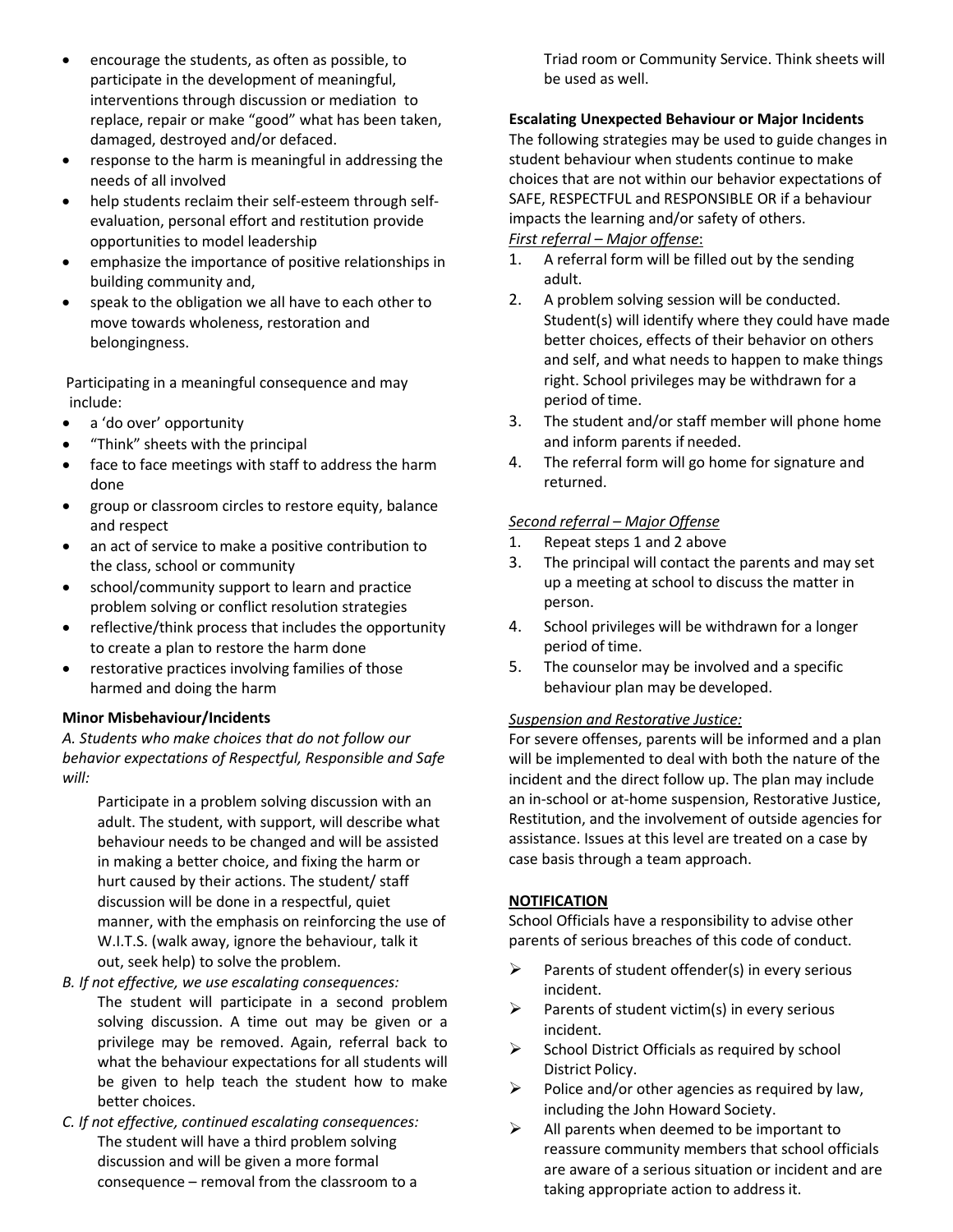#### **Appeal Process**

The Board of Education recognizes and respects the fact that students and /or parents or guardians may sometimes disagree with decisions made by employees. The School Act of British Columbia gives parents or guardians and students (with parental consent) the right to express concerns or appeal certain decisions. This right of appeal applies to decisions that significantly affect the health, education or welfare of students. Information regarding the Board's appeal procedure and a copy of the formal appeal bylaw can be accessed at sd68.bc.ca / Board Policies / 1000 Board Governance / 4.0 Bylaws. Prior to an appeal it is expected that school administration, students and parents or guardians will work to try to resolve concerns at the school level.

#### **Reference to the BC Human Rights Code**

The *BC Human Rights Code* states that three of its purposes are to:

"(a) foster a society in British Columbia in which there are no impediments to full and free participation in economic social political and cultural life of British Columbia

(b) promote a climate of understanding and mutual respect where all are equal in dignity and rights.

(e) to provide a **means of redress** for those persons who are discriminated against contrary to this Code."

It further states 8 1 (b) a person must not "discriminate against a person or class of persons regarding any accommodation, service or facility customarily available to the public because of the race, colour, ancestry, place of origin, religion, marital status, family status, physical or mental disability, sex, sexual orientation, gender identity or expression, or age of that person or class of persons."

The *Safe Caring and Orderly Schools: A Guide* states, schools should be places where students are free from harm, where clear expectations of acceptable behaviours are held and met, and where all members feel they belong.

NLPS Inclusion Policy states that all members of our school community "have the right to expect that policies, procedures, programs and communications are inclusive and respectful"

Administrative Procedure that support the school Code of Conduct include:

- AP 312 Harassment, Intimidation, Bullying and **Discrimination**
- AP 344 Code of Conduct
- AP 345 Student Suspension
- AP 347 Sexual Orientation and Gender Identity
- AP 250 Honouring Diversity and Challenging Racism

#### **USE OF ELECTRONICS**

The use of cell phones and other electronic devices has become common place in our society. However, these devices can be a distraction to learning or infringe on the privacy of others. While classroom teachers direct



learning opportunities that integrate technology in meaningful ways, the use of cell phones during the day **is not permitted**.

#### **If students are using chromebooks inappropriately, their access to school devices may be limited.**

In addition, if students bring personal devices, school personnel may, depending on the circumstances:

- 1. Place the device in the office for student to pick up at end of the day.
- 2. Place the device in the office to be picked up at the end of the day by a parent/guardian
- 3. Keep the device in the office until a meeting with student/parent/caregiver and school team can be arranged.

#### **LOST AND FOUND**

Parents are reminded to clearly label all items students bring to school. Found items are kept at school and may be claimed by students and parents. Parents are invited to check the Lost and Found regularly.